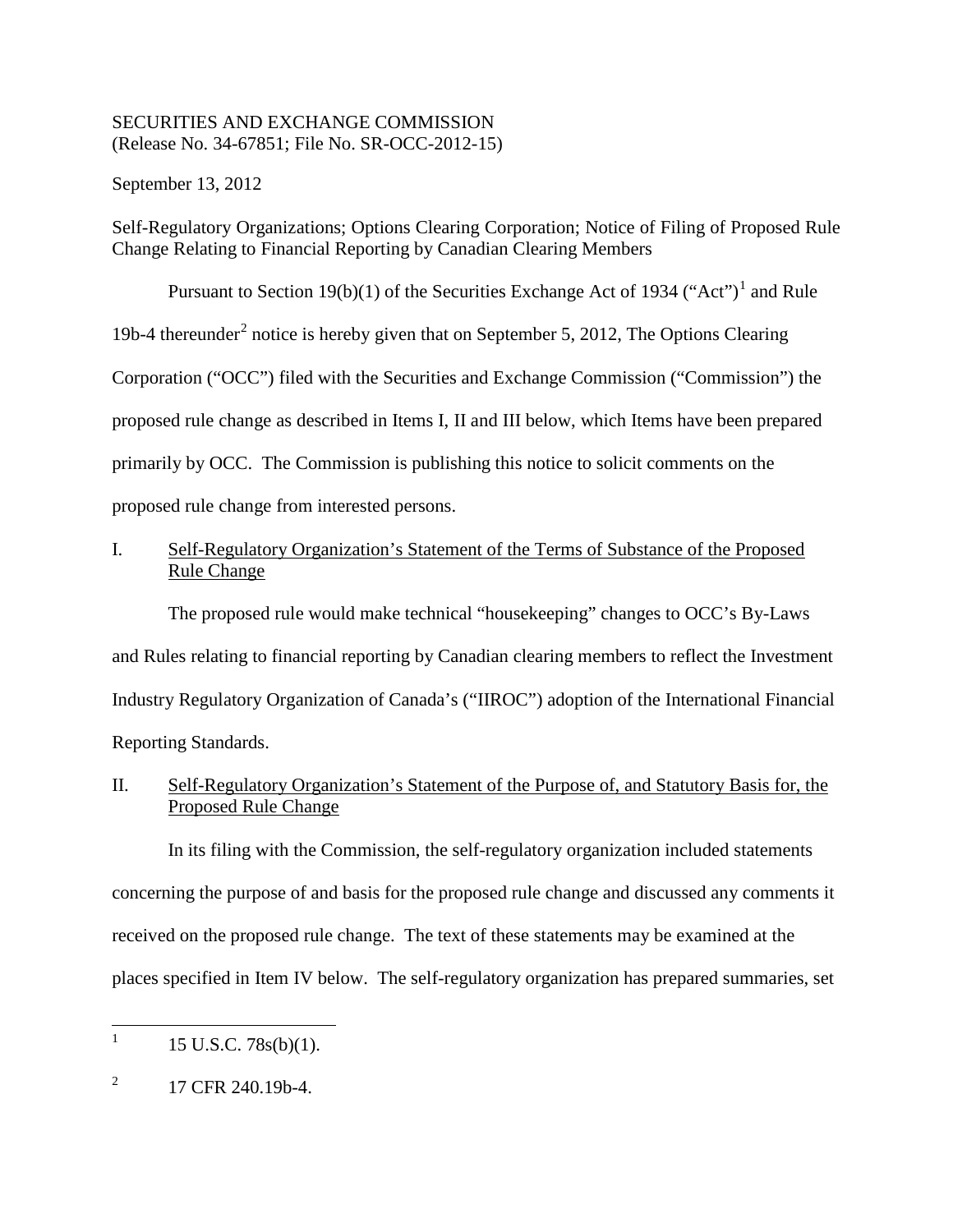forth in sections (A), (B), and (C) below, of the most significant aspects of such statements.

(A) Self-Regulatory Organization's Statement of the Purpose of, and Statutory Basis for, the Proposed Rule Change

The purpose of this proposed rule change is to make technical "housekeeping" changes to OCC's By-Laws and Rules relating to financial reporting by Canadian clearing members to reflect the Investment Industry Regulatory Organization of Canada's ("IIROC") adoption of the International Financial Reporting Standards.

OCC Rule 310, through cross-references to interpretive provisions of OCC Rule 306— Financial Reports and OCC Rule 308-Audits, allows Canadian clearing members to elect to file their Joint Regulatory Financial Questionnaire and Reports ("JRFQR") with OCC, instead of filing SEC Form X-17A-5, to discharge their financial reporting requirements to OCC. In addition, other provisions of OCC's rules (Rules 301, 302, 303, 304, 306 and 308) reference information Canadian clearing members report on their JRFQR. IIROC, the primary regulator of Canada's securities industry, replaced the JRFQR with "Form 1" of the International Financial Reporting Standards. OCC proposes to replace references to the JRFQR within its By-Laws and Rules with references to "Form 1."<sup>[3](#page-1-0)</sup> OCC also proposes to add an Interpretation and Policy to Rule 304 in response to a change in how IIROC requires regulated entities to report capital withdrawals.

OCC, as part of its financial surveillance program, requires Canadian clearing members to submit their JRFQR, a financial report similar to SEC Form X-17A-5, to OCC at the end of each month. OCC also monitors the financial health of such clearing members using the capital levels reported on their JRFQRs. In 2011, IIROC replaced the JRFQR with Form 1. Among

<span id="page-1-0"></span><sup>&</sup>lt;sup>3</sup> OCC does not propose to amend Rule 310 since it does not specifically use the term, "Joint Regulatory Financial Questionnaire and Reports."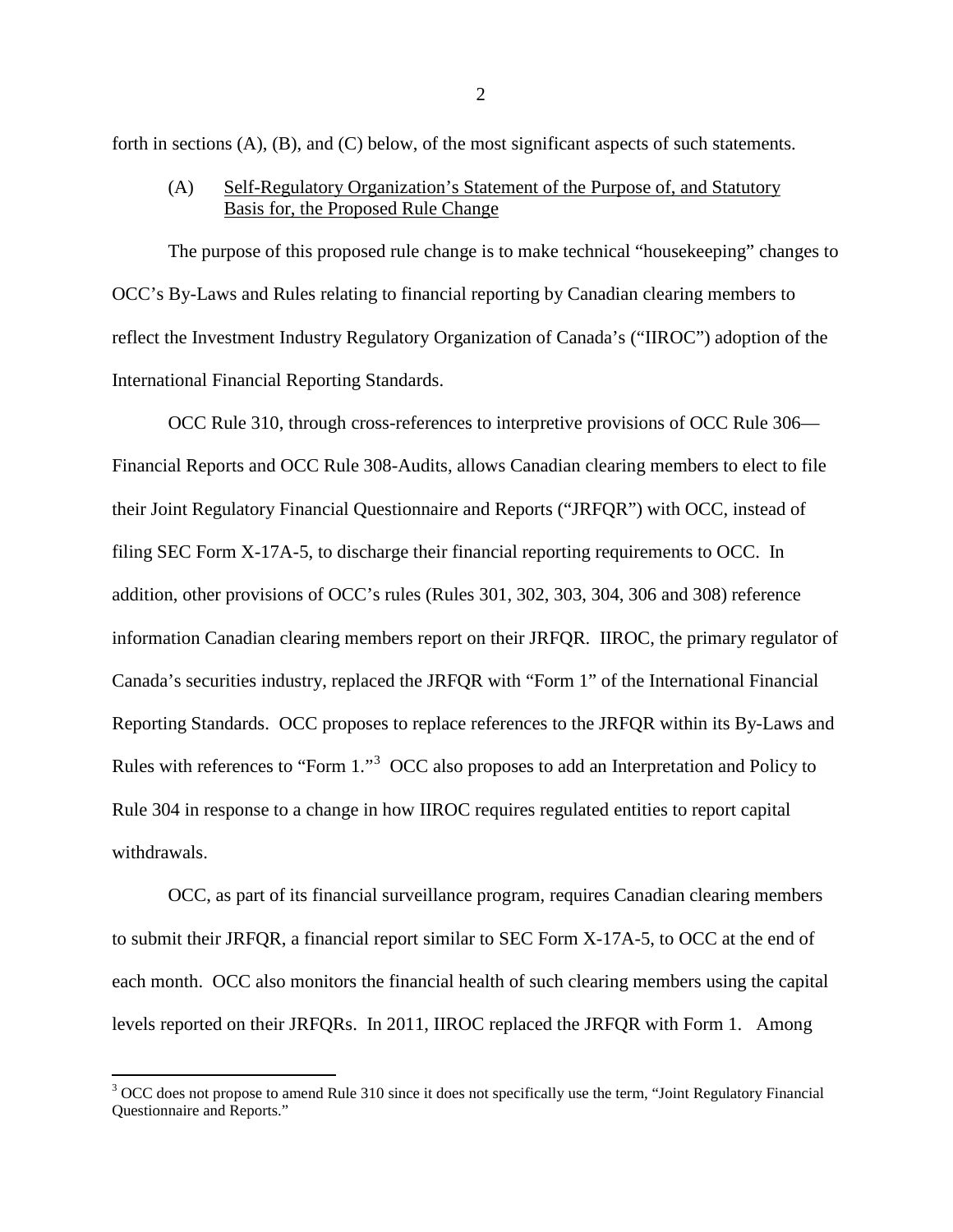other things, Form 1 aligns the reporting of certain financial liabilities to U.S. Generally Accepted Accounting Principles. Canadian clearing members that use Form 1 report the same, and in some cases more conservative, amounts of regulatory capital to OCC as they had using the JRFQR. Moreover, OCC believes that the change does not impair OCC's ability to conduct diligent financial surveillance of Canadian clearing members. Accordingly, OCC proposes to replace references to the "JRFQR" within its By-Laws and Rules with references to "Form 1."

The IIROC also altered how its regulated entities report capital withdrawals. IIROC previously required capital withdrawals to be reported on monthly financial reports; however, IIROC amended its standards and now requires firms to obtain approval for withdrawals of capital following notice thereof. OCC had, when applicable, adjusted Canadian clearing member's reported capital levels in light of withdrawals reflected in financial reports in order to determine if the firm's capital falls within OCC's standards. With the change implemented by IIROC, that information is no longer available to OCC via monthly financial reports submitted by Canadian clearing members. To ensure it is aware of such capital withdrawals, OCC proposes to add an Interpretation and Policy to Rule 304 which would require Canadian clearing members to submit capital withdrawal notifications to OCC when such requests are submitted to IIROC.

OCC believes that the proposed rule change is consistent with Section 17A of the Securities Exchange Act of 1934, as amended (the "Act"), because it promotes the prompt and accurate clearance and settlement of securities transactions, and protects investors and the public interest by allowing OCC to efficiently monitor the financial health of its clearing members. The change is intended to facilitate Canadian clearing members' compliance with OCC's By-Laws and Rules by aligning OCC's financial reporting requirements, as they pertain to Canadian

3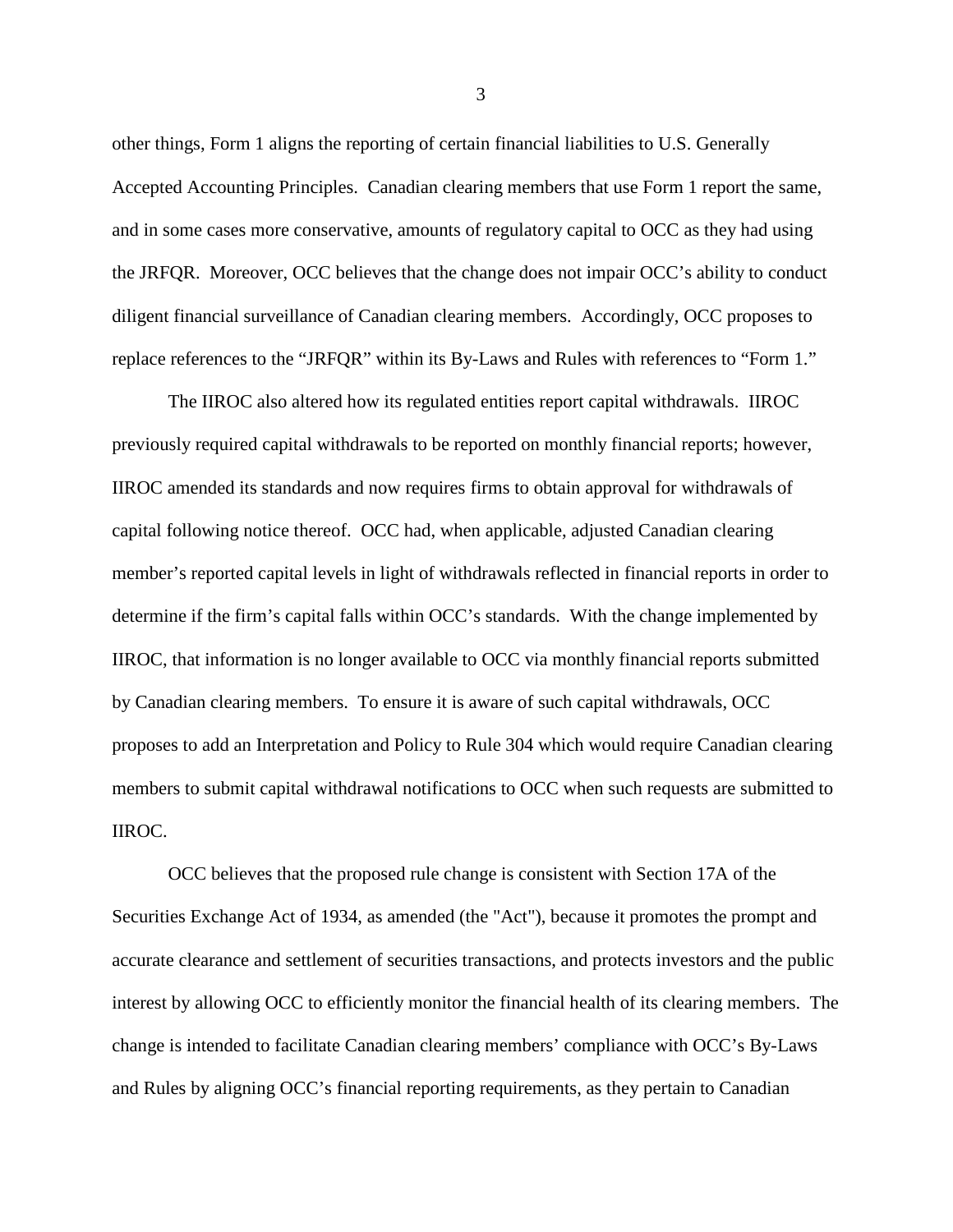clearing members, with those of the IIROC. It is also intended to ensure OCC has appropriate information about Canadian clearing members' capital withdrawals, which will no longer be reported to OCC on a monthly basis. The proposed rule change is not inconsistent with any rules of OCC, including any other rules proposed to be amended.

### (B) Self-Regulatory Organization's Statement on Burden on Competition

OCC does not believe that the proposed rule change would impose any burden on competition not necessary or appropriate in furtherance of the purposes of the Act.

(C) Self-Regulatory Organization's Statement on Comments on the Proposed Rule Change Received from Members, Participants or Others

Written comments were not and are not intended to be solicited with respect to the proposed rule change and none have been received.

### III. Date of Effectiveness of the Proposed Rule Change and Timing for Commission Action

Within 45 days of the date of publication of this notice in the Federal Register or within such longer period up to 90 days (i) as the Commission may designate if it finds such longer period to be appropriate and publishes its reasons for so finding or (ii) as to which the selfregulatory organization consents, the Commission will:

- (A) by order approve or disapprove the proposed rule change or
- (B) institute proceedings to determine whether the proposed rule change should be disapproved.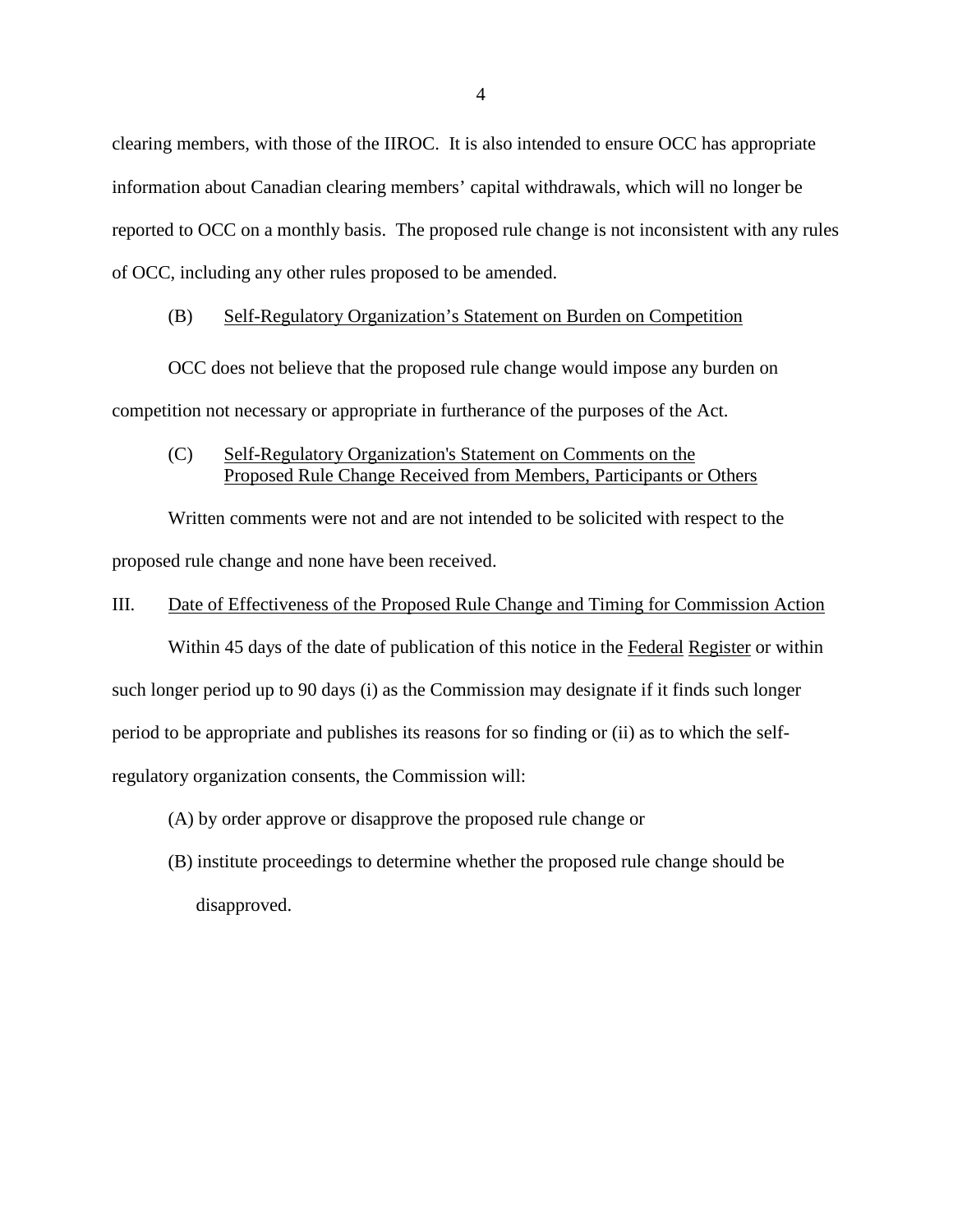#### IV. Solicitation of Comments

Interested persons are invited to submit written data, views, and arguments concerning the foregoing, including whether the proposed rule change is consistent with the Act. Comments may be submitted by any of the following methods:

### Electronic Comments:

• Use the Commissions Internet comment form [\(http://www.sec.gov/rules/sro.shtml\)](http://www.sec.gov/rules/sro.shtml) or Send an e-mail to [rule-comments@sec.gov.](mailto:rule-comments@sec.gov) Please include File Number SR-OCC-2012-15 on the subject line.

### Paper Comments:

• Send paper comments in triplicate to Elizabeth M. Murphy, Secretary, Securities and Exchange Commission, 100 F Street, NE, Washington, DC 20549-1090.

All submissions should refer to File Number SR-OCC-2012-15. This file number should be included on the subject line if e-mail is used. To help the Commission process and review your comments more efficiently, please use only one method. The Commission will post all comments on the Commission's Internet website [\(http://www.sec.gov/rules/sro.shtml\)](http://www.sec.gov/rules/sro.shtml). Copies of the submission, all subsequent amendments, all written statements with respect to the proposed rule change that are filed with the Commission, and all written communications relating to the proposed rule change between the Commission and any person, other than those that may be withheld from the public in accordance with the provisions of 5 U.S.C. 552, will be available for website viewing and printing in the Commission's Public Reference Section, 100 F Street, N.E., Washington, D.C. 20549, on official business days between the hours of 10:00 a.m. and 3:00 p.m. Copies of such filings will also be available for inspection and copying at the principal office of OCC and on OCC's website at